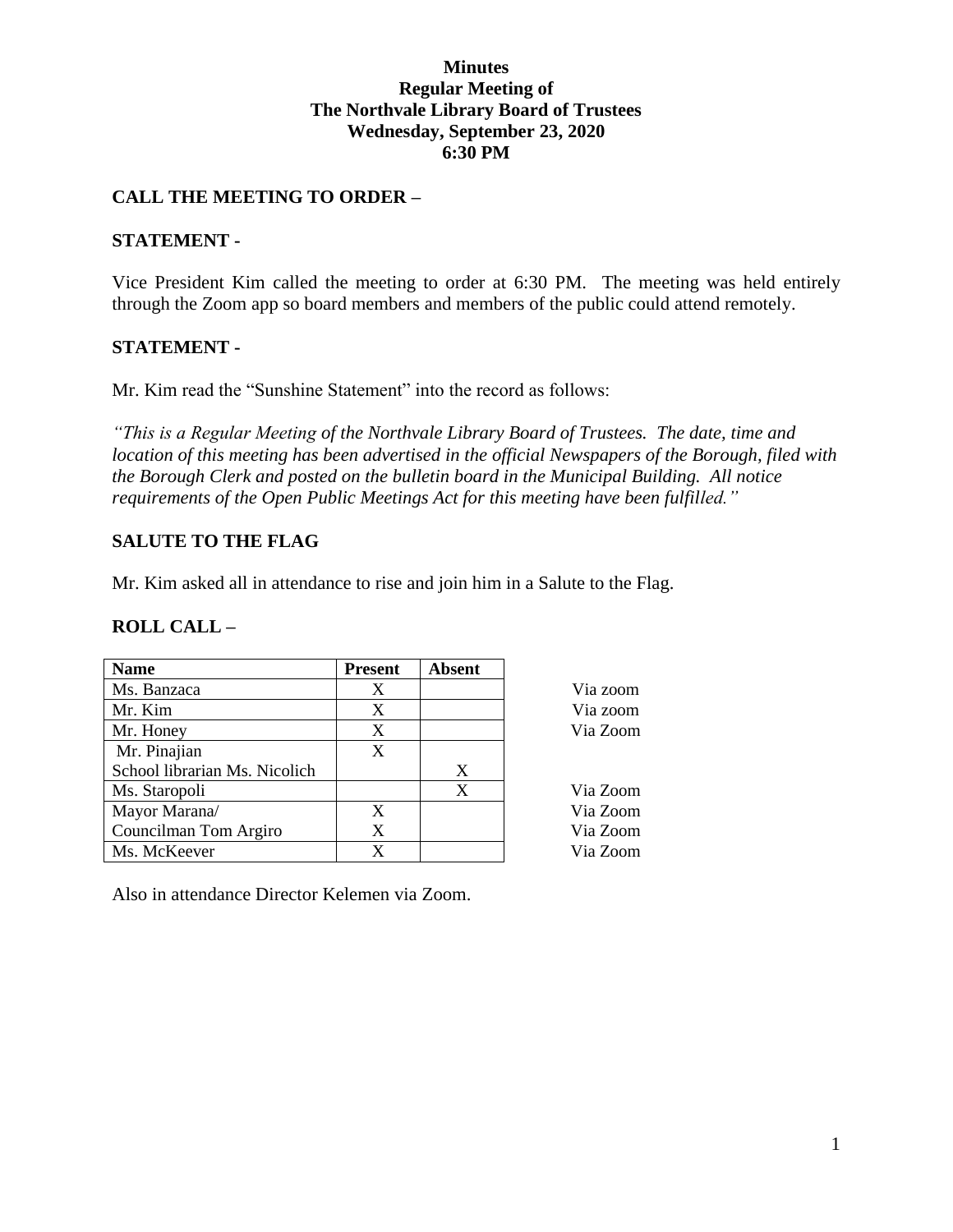# **APPROVAL OF MINUTES**

Resolved to approve the minutes from the August 26, 2020 regular board meeting.

| <b>Name</b>   | <b>ACTION</b> | YES | NO | <b>ABSENT</b> | <b>ABSTAIN</b> |
|---------------|---------------|-----|----|---------------|----------------|
| Ms. Banzaca   | Second        | X   |    |               |                |
| Mr. Kim       | Motion        | X   |    |               |                |
| Mr. Honey     |               | X   |    |               |                |
| Mr. Pinajian  |               | X   |    |               |                |
| Ms. Nicolich  |               |     |    | X             |                |
| Ms. Staropoli |               |     |    | X             |                |
| Mayor Marana  |               |     |    |               |                |
| Mr. Argiro    |               | X   |    |               |                |
| Ms. McKeever  |               | X   |    |               |                |

The minutes were adopted on a roll call vote as follows:

## **GENERAL DISCUSSION –**

Director Kelemen shared with the board that one of the employees at Norwood's Public Library has tested positive for Covid-19. Per their website the library was closed to public until they could safely open back up. Director Kelemen was in touch with the Director from Norwood and offered any support for patrons during this time.

She also shared that some PPE supplies were delivered from the Northvale OEM which will support the staff to continue to keep their quarantine practices in place.

#### **Director's Report-**

Program highlights and upcoming

- September is Library Card Sign-up Month! Northvale residents are encouraged to register for their own library card --with help from staff (and the American Library Association's Honorary Chair, DC's Wonder Woman)
- A new online Fall Reading Challenge for all ages "10 to Try" runs from September 1- November 30! Everyone is welcome to log reading online using the interactive Beanstack for libraries software<https://northvalelibrary.beanstack.org/reader365>
- Virtual Story Time Tuesdays include a craft for pickup.
- August Maker Mondays: 121 kits
- August Crafts Kits: 181 kits
- *Bubble Show* 45 views
- August *Magical Melodies* 194 views
- August *Music with Miss Nita* 6 families on Zoom
- Weekly *ESL Conversation* class for adults resumed remotely on Thursday, September 17 with 7 adults participating on Zoom. Instructor Antonio is currently volunteering his time.
- Healthy Eating snack class for children (on Zoom with ShopRite) returns in October
- Art class for Northvale adults taught by Kari Sedano is to be held remotely on Zoom on 10/22 (by preregistration) – supplies will be library curbside/indoor pickup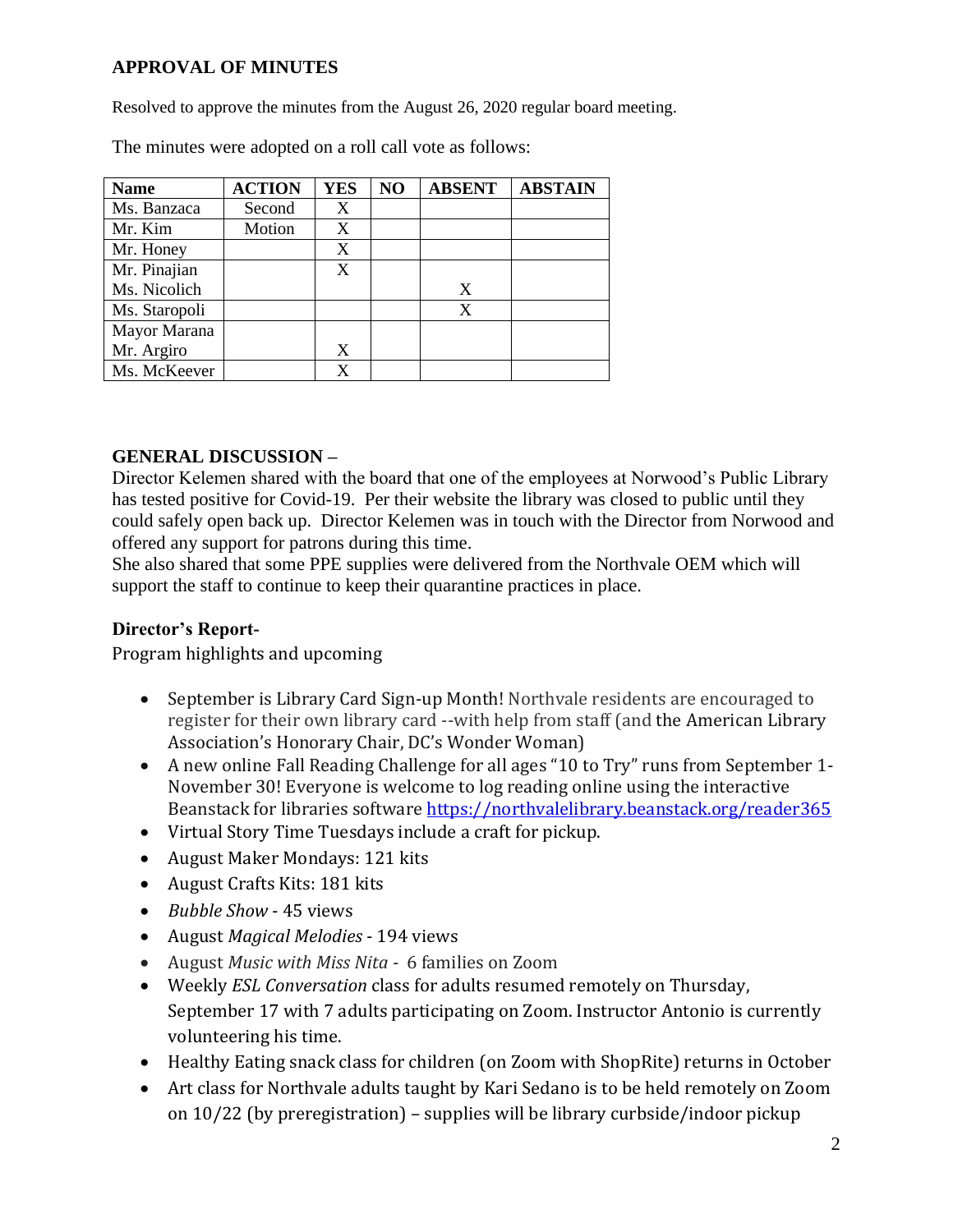Northvale Municipal Alliance grant funded program "Get Connected" for older adults with library on 3 consecutive Wednesday afternoons in October (combination of remote on Zoom and small group outdoors by preregistration)

# Administrative

- Library Cards: 1,807 patrons registered as of September 18, 2020.
- August 2020 Northvale eBCCLS circulation was steady: 286 borrows as compared to August 2019 eBCCLS circulation: 278 borrows.
- Hoopla electronic borrowing was steady for August 2020 (52 borrows) compared with August 2019 (51 borrows).
- Northvale Library items will remain fine free through 12/31/2020 as approved by the Board at the August monthly meeting.
- Annual Library audit took place on Monday, Aug. 31 at 9:30 a.m.
- Indoor library service (browsing for library materials, reader's advisory, limited computer use) has been in operation since July 14, 2020. Over the past 10 weeks since reopening indoors to the public on a limited basis, more patrons are opting to enter the library than use curbside service (which started June 22, 2020).The library will continue to offer both options to library users.
- Saturday hours (10:00 a.m.-1:00 p.m.) resumed on September 12, 2020.
- Expanding weekly opening hours in October as follows: Mondays: 10:00-6:00; Tuesdays: 10:00-7:30; Wednesdays: 10:00-6:00; Thursdays: 10:00-6:00, Fridays: 10:00-5:00 and Saturdays: 10:00-1:00 --as current public health conditions permit.

# BCCLS

- BCCLS increased the number of items a patrons may request through "lend and send" to 20 (up from 10) with home library pickup only. 72 hours quarantine of book drop returns and BCCLS deliveries remains the standard procedure for all BCCLS libraries.
- BCCLS System Council meets virtually on Thursday, September 24 at 10 a.m.

# **Friends of the Library Report**

The friends moved their meeting date for this month so at the time of the board meeting there was nothing to report.

# **Treasurer's Report**

Currently we are 14% under budget thru the first three quarters of 2020 - The current bank balances are as follows: Library account balance (as of 8/31/20): \$125,235.33 Library Capital account balance (as of 8/31/20): \$91,907.70

Mr. Honey is going to contact the auditor team to confirm if we need to submit a 990/990EZ form which was received from the IRS.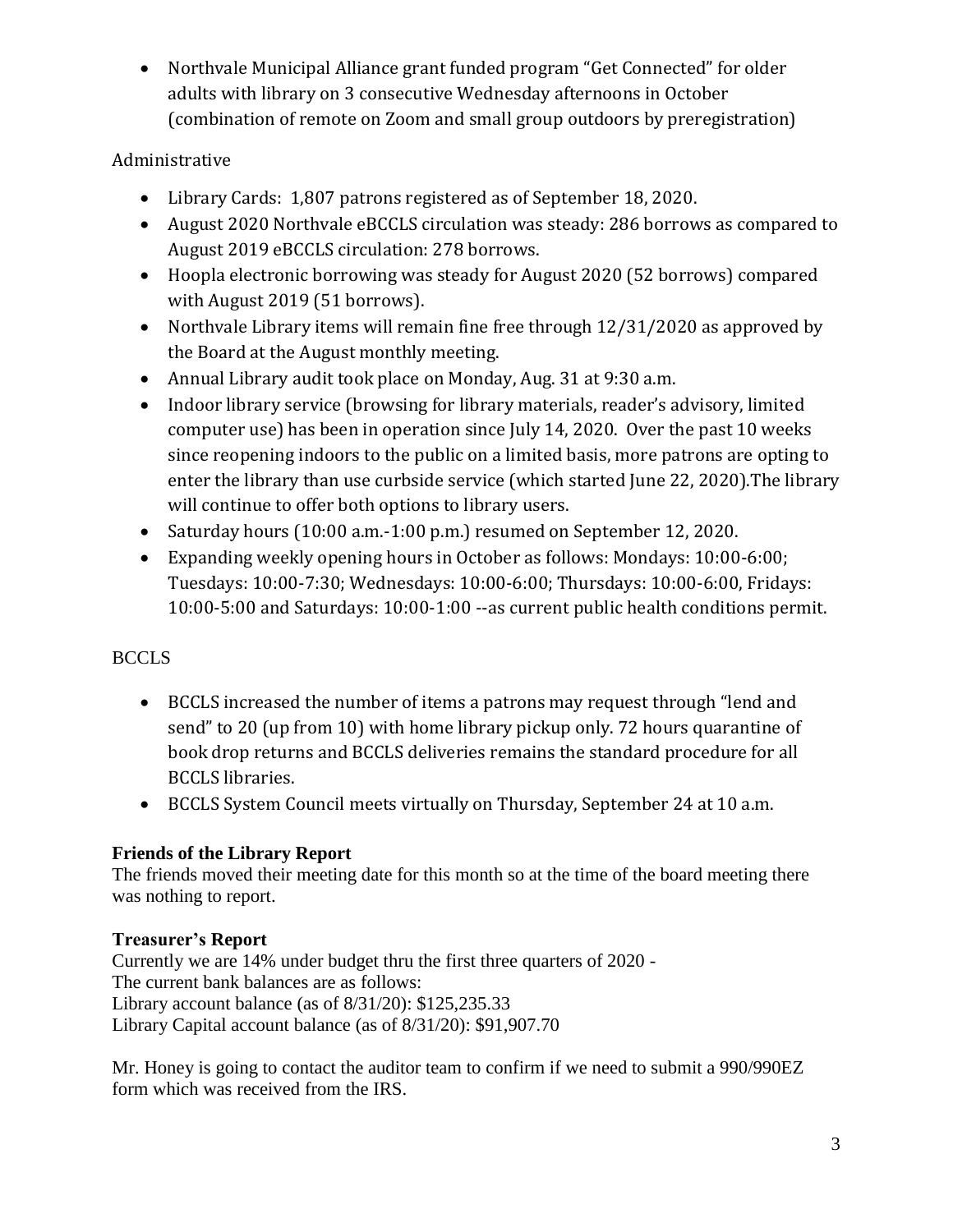# **ROLL CALL VOTES-**

Resolved to approve the claims list for August in the amount of \$3,517.16: The resolution was adopted on a roll call vote as follows:

| <b>Name</b>   | <b>ACTION</b> | <b>YES</b> | NO | <b>ABSENT</b> | <b>ABSTAIN</b> |
|---------------|---------------|------------|----|---------------|----------------|
| Ms. Banzaca   |               | X          |    |               |                |
| Mr. Kim       | Motion        | X          |    |               |                |
| Mr. Honey     | Second        | X          |    |               |                |
| Mr. Pinajian  |               | X          |    |               |                |
| Ms. Nicolich  |               |            |    | X             |                |
| Ms. Staropoli |               |            |    | X             |                |
| Mayor Marana  |               | X          |    |               |                |
| Mr. Argiro    |               |            |    |               |                |
| Ms. McKeever  |               |            |    |               |                |

Resolved to approve the replenishment of petty cash in the amount of \$75: The resolution was adopted on a roll call vote as follows:

| <b>Name</b>   | <b>ACTION</b> | <b>YES</b>       | NO | <b>ABSENT</b> | <b>ABSTAIN</b> |
|---------------|---------------|------------------|----|---------------|----------------|
| Ms. Banzaca   | Motion        |                  |    |               |                |
| Mr. Kim       |               | X                |    |               |                |
| Mr. Honey     | Second        | X                |    |               |                |
| Mr. Pinajian  |               | $\boldsymbol{X}$ |    |               |                |
| Ms. Nicolich  |               |                  |    | X             |                |
| Ms. Staropoli |               |                  |    | X             |                |
| Mayor Marana  |               | X                |    |               |                |
| Mr. Argiro    |               |                  |    |               |                |
| Ms. McKeever  |               | X                |    |               |                |

Resolved to approve the Library extend their hours as needed to support patron needs with M/W/Th 10-6; F 10-5 and T 10-7:30:

The resolution was adopted on a roll call vote as follows:

| <b>Name</b>   | <b>ACTION</b> | <b>YES</b> | NO | <b>ABSENT</b> | <b>ABSTAIN</b> |
|---------------|---------------|------------|----|---------------|----------------|
| Ms. Banzaca   | Motion        | X          |    |               |                |
| Mr. Kim       |               | X          |    |               |                |
| Mr. Honey     |               | X          |    |               |                |
| Mr. Pinajian  |               | X          |    |               |                |
| Ms. Nicolich  |               |            |    | X             |                |
| Ms. Staropoli |               |            |    | X             |                |
| Mayor Marana  | second        | X          |    |               |                |
| Mr. Argiro    |               |            |    |               |                |
| Ms. McKeever  |               | X          |    |               |                |

#### **HEARING OF THE PUBLIC –**

The meeting was opened to the public at 7:05 PM. With no one from the public in attendance the meeting was closed to the public at 7:05 PM.

#### **ADJOURNMENT**

On motion made by Mr. Kim and seconded by Mayor Marana, the board, with all present being in favor, **voted to adjourn at 7:08 PM**